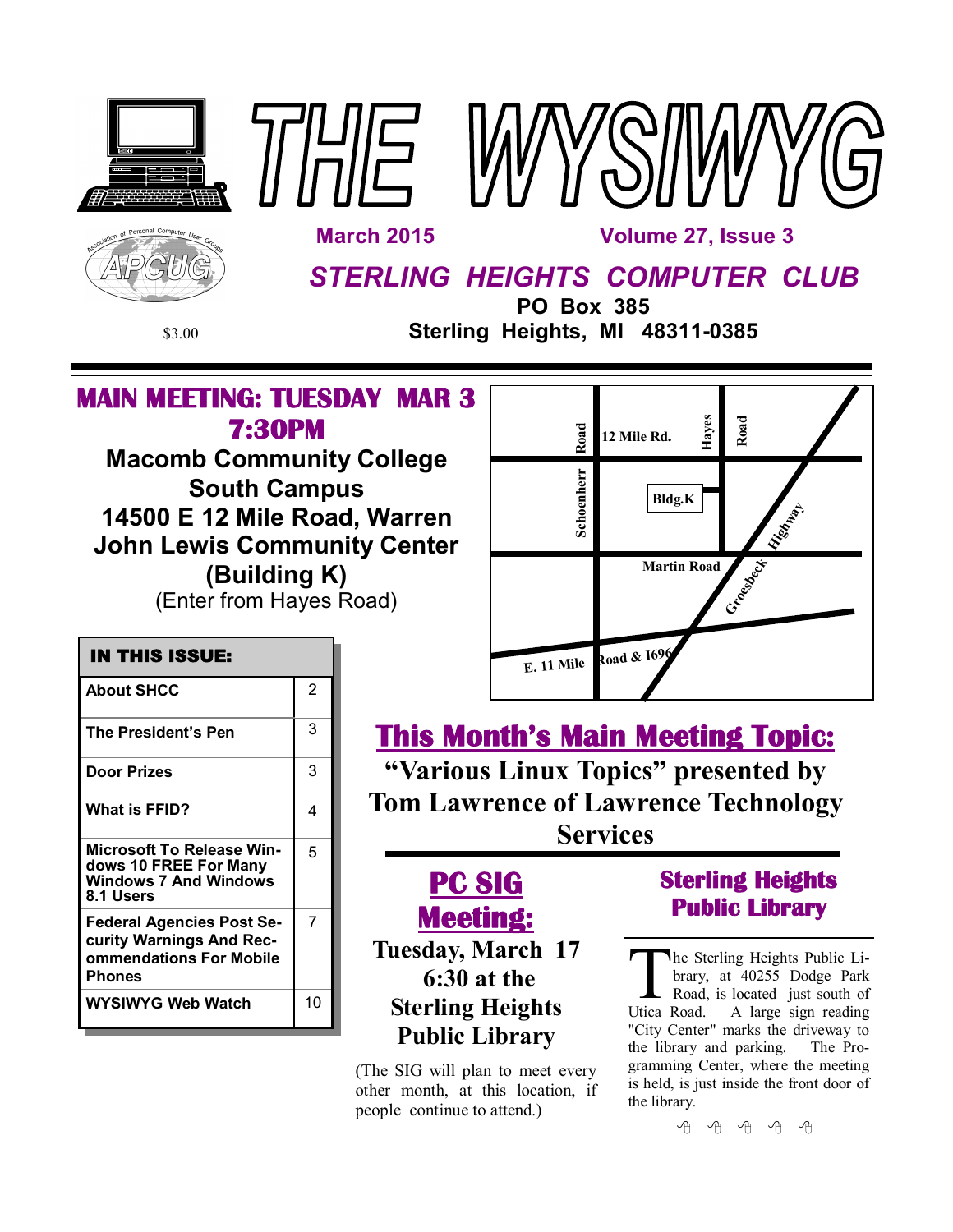**MAY 2015**

? - PC SIG

6 - COMP meeting 3 - SEMCO meeting

**JUNE 2015**

3 - COMP meeting 7 - SEMCO meeting ? - Novice SIG

5 - SHCC – M**ain Meeting**

2 - SHCC – M**ain Meeting**

**Guests and visitors are welcome. People can attend any SHCC meetings during two consecutive months before deciding to become a member or not. Meetings include the main meeting and SIG. July and August don't count since there is no main meeting. Membership includes admission to all SHCC functions and the newsletter. Membership is open to anyone. It is not limited to the residents of Sterling Heights.**

### **DUES: \$25/YEAR**

### **Resource People:**

- Family Tree Firefox FoxPro General Computer Questions Hardware MS Publisher MS Word Spreadsheets
- Rick Schummer Don VanSyckel Rick Schummer Jack Vander-Schrier John Rady Rick Kucejko Rick Schummer

## **SHCC Coordinators:**

| гашну ттес<br>Firefox<br>FoxPro<br>General Computer<br>Questions<br>Hardware<br>MS Publisher<br>MS Word<br>Spreadsheets                                      | <b>INIUN DUTTUMILITEI</b><br>Don VanSyckel<br>Rick Schummer<br>Jack Vander-Schrier<br>John Rady<br>Rick Kucejko<br>Rick Schummer<br>Rick Schummer |                    | President: Mike Bader    |
|--------------------------------------------------------------------------------------------------------------------------------------------------------------|---------------------------------------------------------------------------------------------------------------------------------------------------|--------------------|--------------------------|
| <b>SHCC Coordinators:</b><br>Associate Editor<br>Door prizes<br>Greeter for visitors<br>Newsletter publisher<br>Novice SIG<br>Program Coordinator Mike Bader | Rick Schummer<br>Don VanSyckel<br>Lindell Beck<br>Rick Kucejko<br>Paul Baecker                                                                    | 2015 SHCC Officers | President: Don VanSyckel |
| Publicity<br>Resource People<br>PC SIG<br>Welcome & check-in Jim Waldrop<br>desk.<br>Web Site<br>Web Watch column                                            | Patrick Little<br>open<br>Jack Vander-Shrier<br>Don VanSyckel<br>Paul Baecker                                                                     |                    |                          |
|                                                                                                                                                              | Contact Information:                                                                                                                              |                    |                          |

|              | 586-286-2314 webwatch@sterling     |
|--------------|------------------------------------|
|              | heightscomputerclub.org            |
|              | 586-447-6683 mdbader@flash.net     |
|              | 586-939-4278 Ljb48312@gmail.com    |
| 586-294-5687 | frederic@gdls.com                  |
|              | 586-566-6166 jhess@comcast.net     |
|              | 248-879-6180 rick@kucejko.com      |
| 586-264-1497 | pblittle@wideopenwest.com          |
|              | 586-268-3626 espee37@att.net.      |
|              | 586-254-2530 rick@rickschummer.com |
|              | 586-731-9232 don@vansyckel.net     |
|              | 586-739-5952 jvanders@comcast.net  |
|              |                                    |
|              |                                    |

**CLUB ADDRESS:** PO Box 385, Sterling Heights, MI 48311-0385 **CLUB E-MAIL ADDRESS:** Info@SterlingHeightsComputerClub.org **CLUB WEB PAGE:** http://www.SterlingHeightsComputerClub.org

## **Four Month Meeting Schedule:**

### **MARCH 2015** 3 - SHCC – **"Various Linux Topics" presented by Tom Lawrence of Lawrence**

- **Technology Services** 4 - COMP meeting
- 8 SEMCO meeting
- 17 PC SIG

### **APRIL 2015**

- 7 SHCC M**ain Meeting**
- 1 COMP meeting
- 12 SEMCO meeting

**Port Huron (COMP)**

? - Novice SIG

no charge.

323 Erie St.

Reciprocating: Yes

**Computer Club of Marysville and** 

Time: 1st Wednesday, 7:00PM Place: Mackenzie Bldg, Room 201, St Clair Community College, Clara E McKenzie Library-Science Building,

Port Huron, MI (810) 982-1187 Web Page: http://www.bwcomp.org

#### **South Eastern Michigan Computer Organization (SEMCO)**

Time: 2nd Sunday at 1:30PM Place: Altair, 1820 E Big Beaver Road, Troy, MI 48083 (248) 840-2400 Web page: http://www.semco.org Reciprocating: Yes

#### **The OPC (Older Persons Commission) Computer Club**  Time: Every Tuesday at 10:00 Place: OPC in Rochester 248-656-1403.

Web page: www.opcseniorcenter.org. go to "Activities - Programs", then to "OPC Computer Club" for club information.

No cost for residents to join or attend meetings. \$150 fee for non-residents, (full facility usage) or \$1 per meeting. Reciprocating: No

Newsletter submissions are due 10 days before the club meeting, but the earlier the better. They should be sent to : WYSIWYG Publisher

5069 Fedora, Troy, MI 48098

OR at the e-mail addresses: newsletter@SterlingHeightsComputerClub.org

Unless stated otherwise, all materials contained in this newsletter are copyrighted

by the Sterling Heights Computer Club. License is hereby granted to other clubs  $\rm (C)$ 

(non-profit) to reprint with credit.



# **Other Computer Clubs:**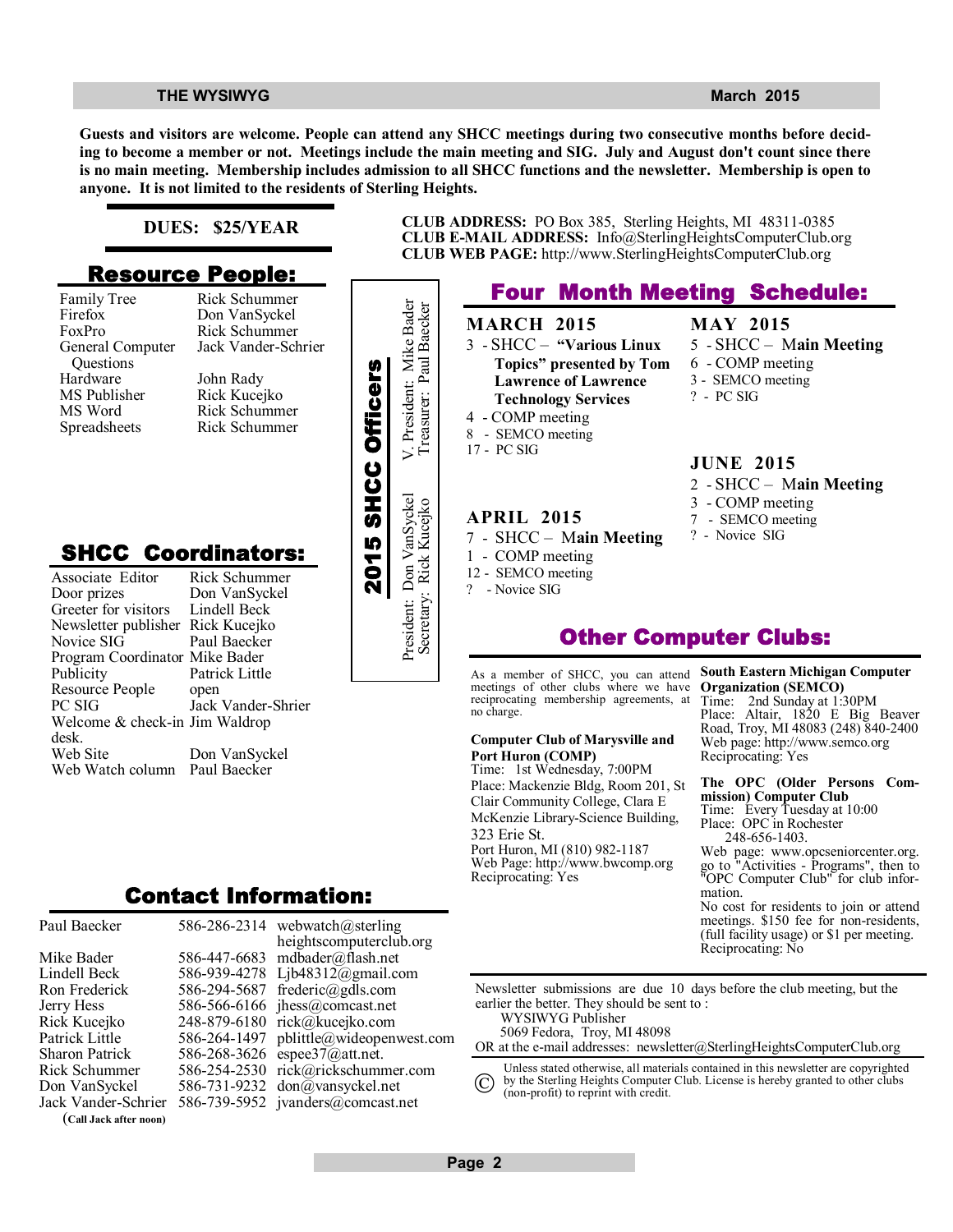## **The President's Pen**

 *by Don VanSyckel*

**L L**ast month's meeting was very<br>
interesting. For a number of<br>
reasons we were not able to<br>
get an outside speaker to do a presenast month's meeting was very interesting. For a number of reasons we were not able to tation. So we let the members speak. We talked about cell phones and tablets mostly and some about laptops and other mobile electronics. Most electronic items made today are 'looking' for more sales or market share. To do this the manufacturers of these items seek not only to improve the performance of their devices but also add new features to give their devices an edge in the marketplace. As time goes on the feature sets start to overlap and the lines between devices begin to blur. You can read all the marketing pamphlets you want but hearing what a real user has to say about a device can be much more use $fi1$ 

Cell phones can make calls via an Internet connection in addition to the traditional cell phone to cell tower connection. Cell phones have cameras. They have keypads for data entry. They run applications. They contain a GPS receiver and software to use the information to give you location information. Cell phones can talk wirelessly (via blue tooth) to a headset and to your car. They can be a WIFI hot spot for other devices such as laptops and other cell phones.

Cell phones can have a down side if you don't know how to set up and use them properly. Your activities can be tracked. Your movements can be tracked. Pictures can have location information embedded in the meta data. Meta data is information contained in the file about the contents of the file but is not a part of the data information. Many types of files contain meta data; what data type and its format is file type specific.

Tablets can reach down and do many of the things that cell phones can do. Tablets can reach up and do many of the things that laptops can do. Tablets are larger (height and

width) than cell phones so the display is larger, but they are smaller than laptops. Tablets are thin, generally not as thin as many of the new cell phones but they are definitely thinner than laptops. Being smaller in all three dimensions makes tablets much lighter than laptops. They fit into briefcases and purses more easily. They are easier to hold up to take pictures with than a laptop.

If you work on a computer all day, you don't want to be stuck using a tablet. You want a laptop or a desktop. What it really comes down to is the right tool for the job. Possibly a tablet is for you, or possibly a cell phone and a desktop. A laptop and low end cell phone could be the right combination. It all depends on you. Oh another thing that I haven't mentioned is your vision. I'm finding that I want items on the screen a little larger and with more contrast than I used to require. Have you noticed how most electronics are always getting smaller in the newer version? Now many items have expanded a little. There are a lot of baby boomers maturing.

This month we are pleased to welcome Tom Lawrence of Lawrence Technology Services to present "Various Linux Topics". This will be a good presentation to attend about Linux. Many topics will be covered but none too deeply so everyone will be able to follow.

用 用 用 用

**If your dues are paid the month they are due, as shown on the invoice the club sends, you automatically get an extra month of membership. This policy has been in effect for many years but newer members may not be aware of this "free month" policy.**

## **Last Month's Meeting**

ast month SHCC member Don<br>VanSyckel lead the group dis-<br>cussing "Mobile Computing,<br>What Do You Use and How Do You ast month SHCC member Don VanSyckel lead the group discussing "Mobile Computing, Like It?" It was an interesting and lively discussion. Many members contributed to the discussion and a good time was had by all.

中 伯 伯 伯

## **Door Prizes for JAN.**

**D** oor prize drawings are held at regular club meetings. The winner's circle for January included:

**Pat Little** won a magnetic plate (for holding small metal parts)

**Mike Bader** won a screw driver set

**Martee Held** won a brush set

**Richard Katnik** won a lamp that mounts on the head.

平 平 平 平 平

## **Member Classified Ads**

N one this month. Please send<br>any classifieds to the<br>his e-mail address posted on page 2 one this month. Please send any classifieds to the WYSIWYG Publisher at Publisher at of the newsletter.

### A A A A A

## **Club Record Changes**

Secrets o update your e-mail address, phone number, etc., please e-mail the club secretary at: Secretary@SterlingHeightsComputer Club.org. Using this address will provide the smoothest and quickest venue for any changes.

准 确 确 确 确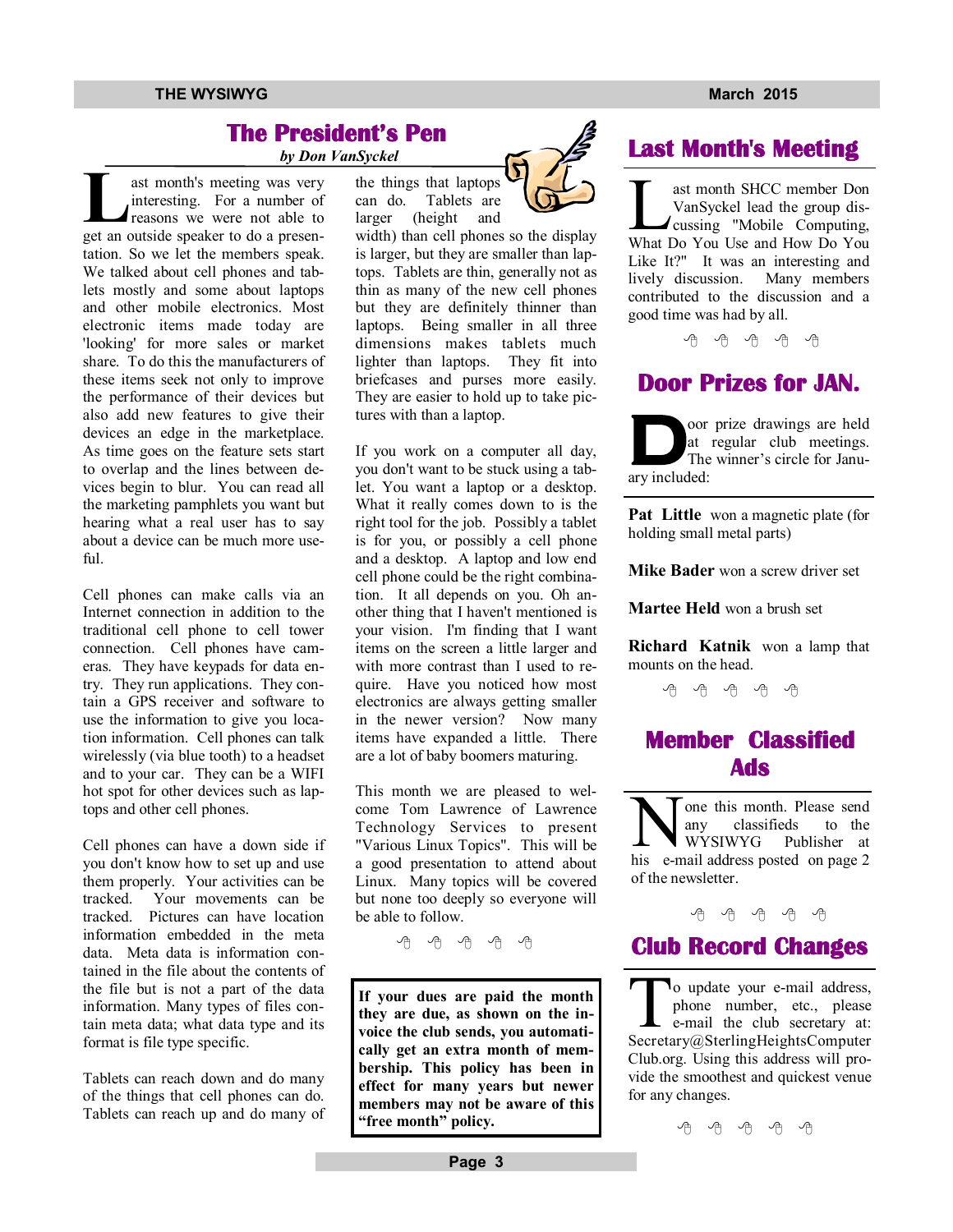## **What Is RFID?**

**RFID** is a technology that surrounds us every day. It's in our credit cards, passports, and some of the products we buy. Even many of our pets have RFID chips in them!

RFID is essentially a form of electronic bar tag — one that can be much smaller. A nearby reader can use radiowaves to read the RFID tag without any visual contact.

#### **How RFID Works**

RFID stands for radio-frequency identification. A small chip — known as an RFID tag — is attached to or implanted in an object. The tags contain information that can be read at short range via radio waves. The chip and reader don't have to touch.

Some RFID tags can be powered by a battery, but many RFID tags aren't self-powered. They're powered by the electromagnetic field created by the reader. In other words, most RFID tags sit idle most of the time. When an RFID reader comes near them or is waved over them, the reader provides enough power for the data on the tag to be read. It functions similarly to NFC (near-field communication.)

#### **Common Uses of RFID**

RFID tags can replace bar codes and QR codes. A bar code can only be read if the reader can visually see the bar code. RFID tags can be read if the reader is nearby, even if a bar code would be obscured. RFID tags can be used for tracking packages in the mail or goods in a warehouse. The RFID tag can contain tracking information or just a unique identification code.

Modern passports in many countries, including the USA and Canada, also contain an RFID chip. When you cross the border, the border agent



can scan the passport and the machine can read the data from the RFID chip.

RFID chips are also used in credit cards with contactless payments. When you tap a credit card to pay for something, the machine reads an RFID chip embedded in the card. They're also used for transit systems, tolls, and security access cards. They can be read by a machine with a quick tap.



Many household pets also have RFID chips embedded in them. If your dog or cat is "chipped," it has a small microchip injected between its shoulder blades. The microchip normally doesn't do anything and consumes no power. If your pet is ever lost, a veterinarian or animal shelter can read the microchip with an RFID reader. The chip has a unique identification number embedded in it, and the vet or shelter can call up the chip company and see whose name and address is associated with that pet's unique number. Your pet can then be returned to you, even if it doesn't have a collar or any other identifying information.

This isn't magic — it doesn't provide GPS and you should ensure your contact details are up-to-date with the microchip company. It's just a way for the pet to have unique identification information. The same technique can be

used to associate a unique identification number with other animals tiny RFID chips have even been used to track the movements of ants.

#### **Security and Privacy Concerns**

Some people are concerned that attackers could use a handheld device in a crowd to read RFID information from nearby credit cards with contactless payment information embedded in them. Identity thieves could read the same information from an RFIDenabled passport, or a security access card with an RFID chip. In 2006, a

> Dutch passport was read from ten meters away. That's why some people purchase RFID-blocking wallets, card holders, or passport cases. These just work by including a metal material that blocks the radio waves of an RFID reader.

> Other people are concerned that RFID could be used to track people's

movements. Perhaps the RFID chips in products we buy or in our credit cards themselves could be tracked by readers in various locations as we move around. This isn't too crazy in 2013, a company was using recycling bins around the city of London to collect information from nearby smartphones as they searched for Wi-Fi networks. They used this information to track people around the city of London and show tailored ads to them. Companies could attempt to do the same with nearby RFID tags.

No, you shouldn't panic and start smashing your RFID-enabled credit cards and passports with a hammer. RFID is one of the many ways technology makes life more convenient, but can lead to new security and privacy problems. This is just something to be aware of.

RFID could be used for other purposes in the future. One old idea is that RFID could be used for shopping. You'd go to a grocery store and place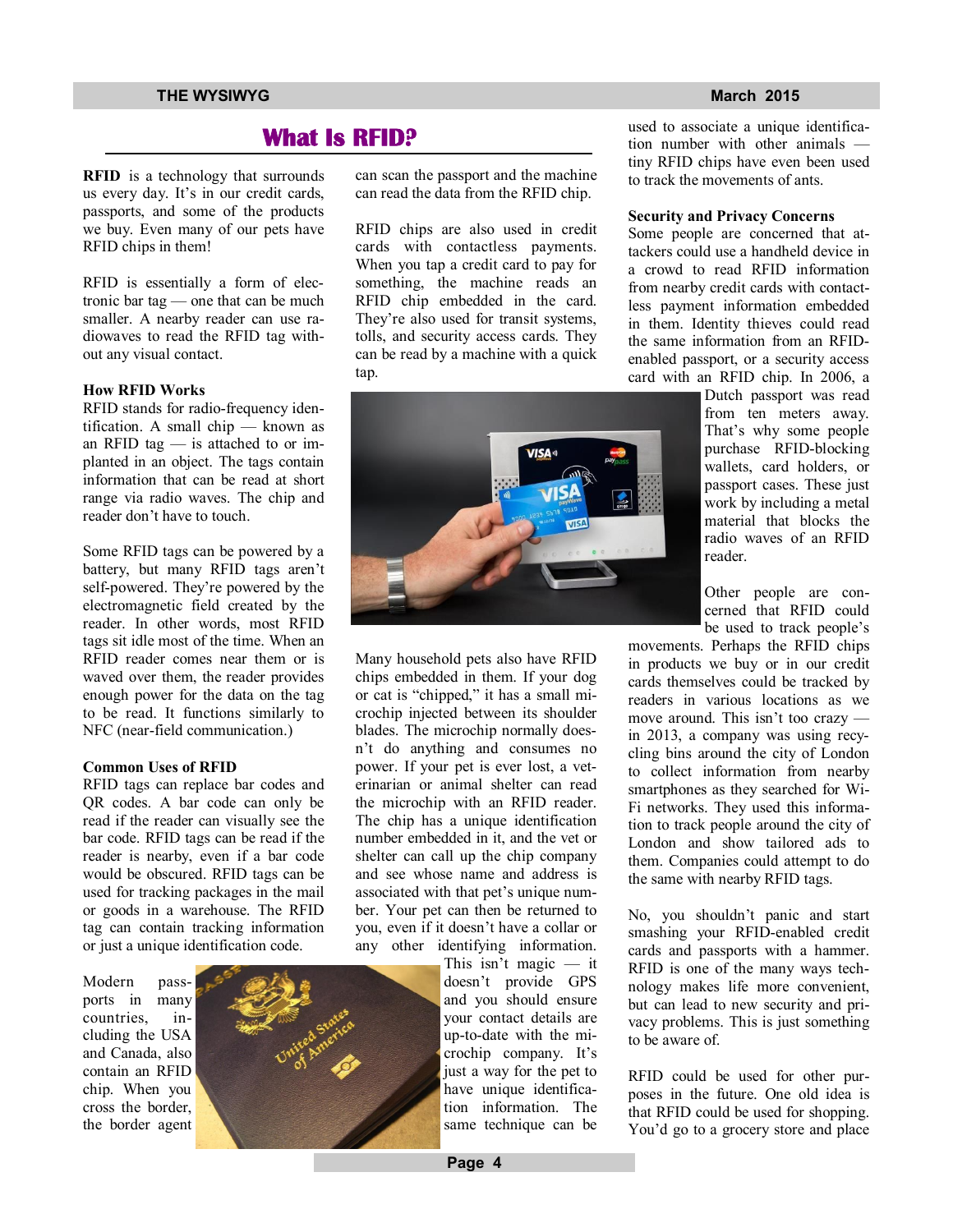all the items you want in your cart. Each item would have an RFID chip in it. When you're done shopping, you'd simply walk out of the store and an RFID reader near the exit would automatically read all the RFID tags to determine what you're buying. You'd be billed for those products without any scanning required. We seem a long way from that future, but it's the type of thing RFID could do.

*This article has been obtained from APCUG with the author's permission for publication by APCUG member groups.*

有 有 有 有 有

## **Microsoft To Release Windows 10 FREE For Many Windows 7 and 8.1 Users**

*by Ira Wilsker*

#### **WEBSITES:**

http://windows.microsoft.com/en-us/ windows-10/about http://www.theverge. com/2015/1/21/7866679/windows-10 will-be-a-free-upgrade-for-windows-7-and-8-1-users http://www.theverge. com/2015/1/22/7871919/skype-forwindows-10-features http://news.yahoo.com/windows-10 xbox-app-now-214800126.html http://forwardthinking.pcmag.com/ none/331430-windows-10-ambitiousbut-realistic http://betanews.com/2015/01/25/ windows-10-technical-preview-build-9926-hands-on-making-good-onearlier-promises/ http://techcrunch.com/2015/01/21/ windows-10s-mobile-debut-revealscross-platform-features-and-skypeintegration/ https://en.wikipedia.org/wiki/ Windows 10 https://en.wikipedia.org/wiki/

Microsoft Cortana http://www.businessinsider.com/this-

is-what-happened-to-windows-9- 2014-10

 $h$  t t p :  $//$  w w w . t h e v e r g e . com/2015/1/21/7865539/microsoftwindows-10-event-what-you-need-toknow

**There is no doubt that there are still countless users of the obsolescent Windows XP, which is no longer supported by Microsoft.** here is no doubt that there are still countless users of the obsolescent Windows XP, which The successor to windows XP was Windows Vista, which was enormously unpopular with its users. Windows 7, with its several iterations, had some successes in the market place, effectively displacing Vista, but not winning over many of the huge installed base of XP users, except when the users purchased newer computers. Windows 8, on the market for only a few years, never met with the sales success that Microsoft had hoped for, with relatively few Windows 7 users upgrading to Windows 8 as hoped for by Microsoft, and also with many purchasers of new computers explicitly requesting that Windows 7 be installed on the new machines instead of the Windows 8 heavily promoted by Microsoft. While many users of Windows 8 who have touch screen devices found the manipulation of the interactive "tiles" advantageous, many users of more conventional computers found the Windows 8 tile display somewhat confusing and inconvenient. In early 2014, Microsoft first publicly displayed the next generation of its flagship operating system, developed under the code name "Threshold", now known as Windows 10.

Several of the online pundits have brought up theories about what happened to Windows 9, as the series numbering went from 7, to 8, to 10, bypassing an official release of Windows 9. Some pundits alleged that skipping a "9" series was to minimize any confusion with the old Windows

95 and 98, but that is not the official Microsoft line. In recent interviews, both Tony Prophet, head of marketing for Microsoft, and Microsoft CEO Satya Nadella, responded to the question, "So, what happened to Windows 9?". The official Microsoft response about Windows 9 was "It came and it went." Tony Prophet also wanted to separate any public associations between Windows 8 and 10. Microsoft is building a totally new operating system with Windows 10, rather than simply upgrading the somewhat disastrous Windows 8 operating system. Prophet stated, "Windows 10 is not going to be an incremental step from Window 8.1. Windows 10 is going to be a material step. We're trying to create one platform, one eco-system that unites as many of the devices from the small embedded Internet of Things, through tablets, through phones, through PCs and, ultimately, into the Xbox."

While the new Windows 10 operating system not may be totally new, and not just a rewrite of earlier operating systems, the way in which it will be marketed to the general public will also be new to Microsoft; the current plan for the first year, is to offer Windows 10 as a free upgrade for most Windows 7 and Windows 8.1 computers. While Microsoft has not officially announced the hardware requirements for Windows 10, over a million copies of the "public beta" or pre-release builds of Windows have been downloaded and installed on Windows 7 and 8 computers for the purposes of widespread testing and the gathering of performance issues<br>and information. The completed and information. "gold" or production release of Windows 10 is expected to be available later this year (2015).

Windows 10 is expected to be a revolutionary new operating system, rather than an evolutionary operating system. In addition to the many new features and enhancements built into Windows 10, including frequent updates and upgrades, it is also intended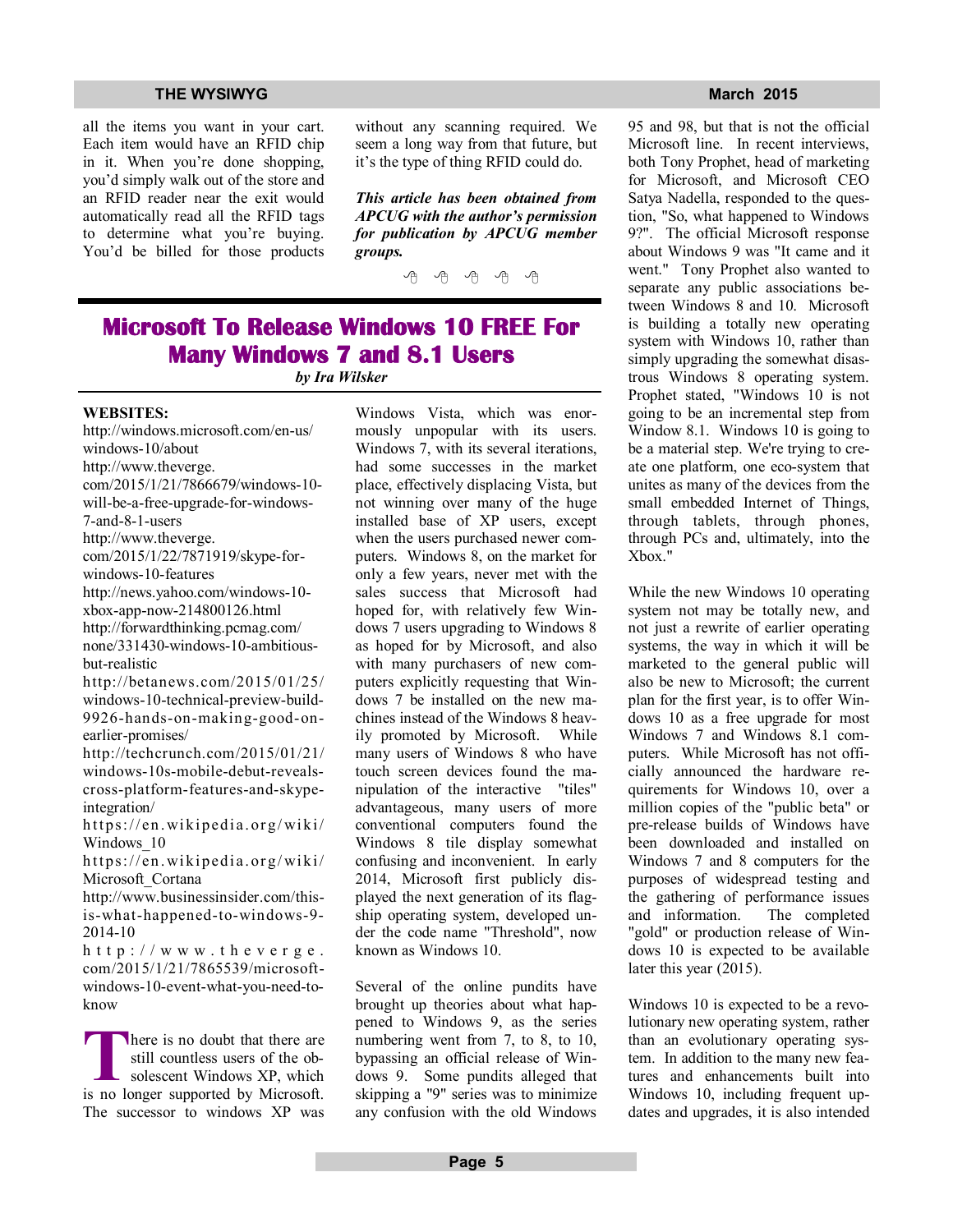to combine the features of many Microsoft products and services into the operating system as well as provide a single "interface" to different products running Windows 10, including desktop computer, laptops, tablets, phones, game consoles, and nontraditional devices encompassed in the "IoT" or "Internet of Things."

Windows 10 has recreated the desktop icons in a manner that will look the same regardless of the device being used. Many users of Windows 8 hated the integral startup menu, with many Windows 8 users installing third party software that recreated the Windows 7 (or XP) startup menu; Windows 10 new startup menu will open to a full screen displaying programs and apps with a more traditional appearance, the view of which can easily be customized by the user. Another new desktop feature that will be a first for Windows PCs and other devices running Windows 10 will be familiar to users of Android devices; Windows 10 will have an "Action Center" which when opened, quickly displays icons and settings for Wi-Fi, Bluetooth, and the other common settings for the devices. Currently in development and testing for Windows 10 is "Continuum", which will allow the user to quickly switch between available input methods, such as a keyboard and mouse to a touch screen method of input.

Microsoft has been promoting its "Cortana", which it describes as an intelligent personal assistant, which was originally on smart phones running Windows 8.1, as a competitor to Apple's "Siri". Recent builds of the beta versions of Windows 10 include Cortana, named after the artificial intelligence character made famous in Microsoft's Halo game series. Cortana, as an intelligent application, can set reminders, interpret natural voice commands, and respond to spoken inquiries by accessing Microsoft's Bing search engine. Cortana can instantly respond to verbal questions about the weather conditions anywhere in the world, sports scores, stock quotes, traffic conditions, and most other information which can be located by Bing. This information such as stock quotes and sports scores can be displayed by Cortana on a popup if desired by the user. Cortana also has a "Concert Watch" feature which will recommend music genre's, bands, and musicians, which it learns by monitoring previous Bing searches. Cortana will also be integrated with other Microsoft apps which can track flights, or remember where a user parked his car by communicating with Microsoft's maps app; verbally saying, "Cortana, where did I park my car?" will display a local Bing map with the car location highlighted along with a route and directions to locate the car.

Old Microsoft utilities, such as Messenger and Internet Explorer will be replaced by newer, more efficient and powerful utilities providing enhanced functionality. Messenger, the popular instant messaging service, will be replaced by the much more capable Skype, which is already well established as a voice, telephone, remote presentation, and texting application, which can instantly be synched between devices. Internet Explorer will be replaced with a much more sophisticated and capable web browser currently code named "Spartan" along with a web rendering engine code named "Edge", which is backwardly compatible with older webpage designs and coding languages. The new "Spartan" web browser is also integrated with Cortana, and will display additional context sensitive information, such as airline flight information, or restaurant recommendations.

Gamers and multimedia enthusiasts will appreciate the Windows 10 integration with the Xbox entertainment system, with an integrated Xbox app. Gamers will be able to view their library of available games, including the PC and console versions, from within Windows 10. The Windows 10 Xbox One app will enable the PC user to engage in Xbox One activities

including messages, friends lists, Xbox Live chat, and view some console content on the desktop. The Game DVR feature allows gamers to save the last 30 seconds of a game being played, which can readily be shared as desired. Xbox One games can be streamed over the local network in Windows 10. The implementation of DirectX12 will produce console game-like performance on Windows 10, with reduced hardware, CPU, and graphics driver overhead. To support the advanced multimedia needs of modern computer aficionados, native graphics support (CODECS) will be added to a new Windows Media Player that supports Matroska, HEVC, and FLAC multimedia formats.

Since Windows 10 is intended to present a single interface on multiple device types, different builds of Windows 10 will be released for different devices, such as a build for smart devices with screen sizes of less than eight inches, which includes almost all of the smart phones. Major Microsoft apps, including Skype, will seamlessly integrate or "synch" between Windows 10 devices, such as a phone, desktop, and laptop. A new "unified" build of Microsoft Office, including Word, Excel, Outlook, and Power-Point displays similar appearing screens and documents, regardless of the device used, with synchronization between the devices. The new Office also supports printing from a mobile device, while Microsoft's cloud based OneDrive storage service will automatically collect photos and images from all connected devices, remove duplicates, and organize them in albums that can be accessed by the authorized user from any compatible device.

 Microsoft will be distributing and promoting Windows 10 more heavily than its predecessor operating systems. Microsoft has announced its intention to release automated frequent updates and upgrades to Windows 10, in order to keep all systems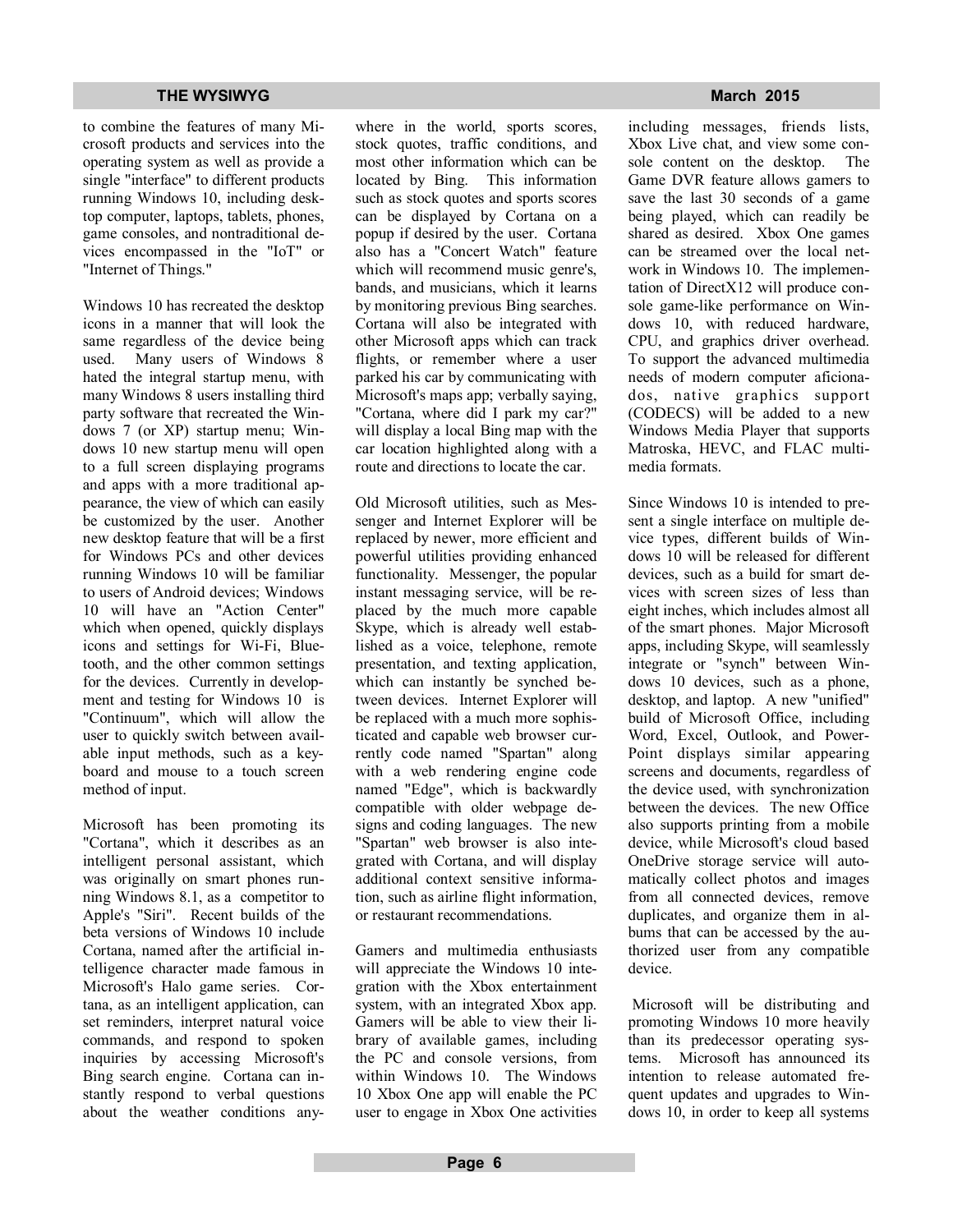up to date with the latest features and security enhancements. Microsoft has also publicly stated that with the current plan to keep Windows 10 updated to incorporate emerging technologies, there are no current plans for a Windows 11 or 12.

I decided to forgo Windows 8, and have Windows 7 on my primary desktop and laptop computers. While Windows 10 appears intriguing, I may wait a while before taking advantage of Microsoft's upcoming offer of a free upgrade to Windows 10, providing my hardware meets the new system requirements. Since the free Windows 10 offer is currently planned to be available for a year commencing the official release of 10, I will probably get a copy, but take a wait-and-see approach before giving up my proven Windows 7.

*This article was reprinted with permission of the author, Ira Wilsker.*

一个 一个

## **Federal Agencies Post Security Warnings And Recommendations For Mobile Phones**

*by Ira Wilsker*

#### **WEBSITES:**

http://www.fcc.gov/smartphonesecurity

http://www.fcc.gov/sites/default/ files/12.14%20Mobile%20Security% 20Tips%20%28Android%20-% 20Links%29\_0.pdf http://www.fcc.gov/blog/fcc-andpublic-private-partners-launchsmartphone-security-checker-helpconsumers-protect-mobil http://www.fcc.gov/sites/default/files/ smartphone\_master\_document.pdf http://www.dhs.gov/stopthinkconnect http://www.healthit.gov/providersprofessionals/how-can-you-protectand-secure-health-information-whenusing-mobile-device http://www.fcc.gov/guides/mobilewallet-services-protection http://transition.fcc.gov/cgb/ consumerfacts/Mobile-Wallet-Services-Protection.pdf http://www.fcc.gov/guides/stolen-andlost-wireless-devices https://en.wikipedia.org/wiki/ Near field communication

It is quite obvious that almost all of my college students have and are using smart phones and other digital communications devices for t is quite obvious that almost all of my college students have and are using smart phones and other much more than the traditional calling function. One of my daughters is teaching high school, and almost all of her students have a smart phone. Going to a nice restaurant for dinner shows that almost all of the patrons check their smart phones to some degree. We are seeing frequent TV commercials about using the "Near Field Communications" (NFC) feature now built into most newer smart phones as a method of secure retail payment instead of swiping a plastic credit card or writing a check. With the near universal use of smart phones and related devices in our daily lives, it is inevitable that crooks and other dishonest people will find a way to illicitly capitalize on the popularity of these devices. The security risks prevalent on the use of these devices has caught the attention of several federal agencies, including the Federal Communications Commission (FCC), Department of Homeland Security (DHS), and other federal agencies, all of whom have posted "security checkers" and other tips on properly securing our smart devices.

The Federal Communications Commission (FCC) has posted online an operating system specific "Smartphone Security Checker" at fcc. gov/smartphone-security. This security checker offers explicit information and recommendations for devices running Android, Apple iOS, Black-Berry, and Windows Phone. Select-

ing one of the operating systems, and then clicking on the "Generate Your Checker" icon will display appropriate instructions for your device. Since I have both an Android phone and an Android tablet, and Android has over 75% of the smart device market, I selected the Android option. The recommendations displayed for the other operating systems was very similar to that displayed for Android.

The security checker displayed for Android devices was headed, "Ten Steps to Smartphone Security for Android", and explains how these security guidelines could reduce the exposure and risk of mobile cybersecurity threats if they are implemented. The 10 steps recommended by the FCC for Android devices (and very similar to those for the other smart device operating systems), are:

1. Set PINs and passwords. To prevent unauthorized access to your phone, set a password or Personal Identification Number (PIN) on your phone's home screen as a first line of defense in case your phone is lost or stolen. ... configure your phone to automatically lock after five minutes or less when your phone is idle, as well as use the SIM password capability

2. Do not modify your smartphone's security settings. Tampering with your phone's factory settings, jailbreaking, or rooting your phone undermines the built-in security features offered by your wireless service and smartphone

3. Backup and secure your data. You should backup all of the data stored on your phone – such as your contacts, documents, and photos. These files can be stored on your computer, on a removal storage card, or in the cloud.

4. Only install apps from trusted sources. ... Many apps from untrusted sources contain malware that, once installed, can steal information, install viruses, and cause harm to your phone's contents.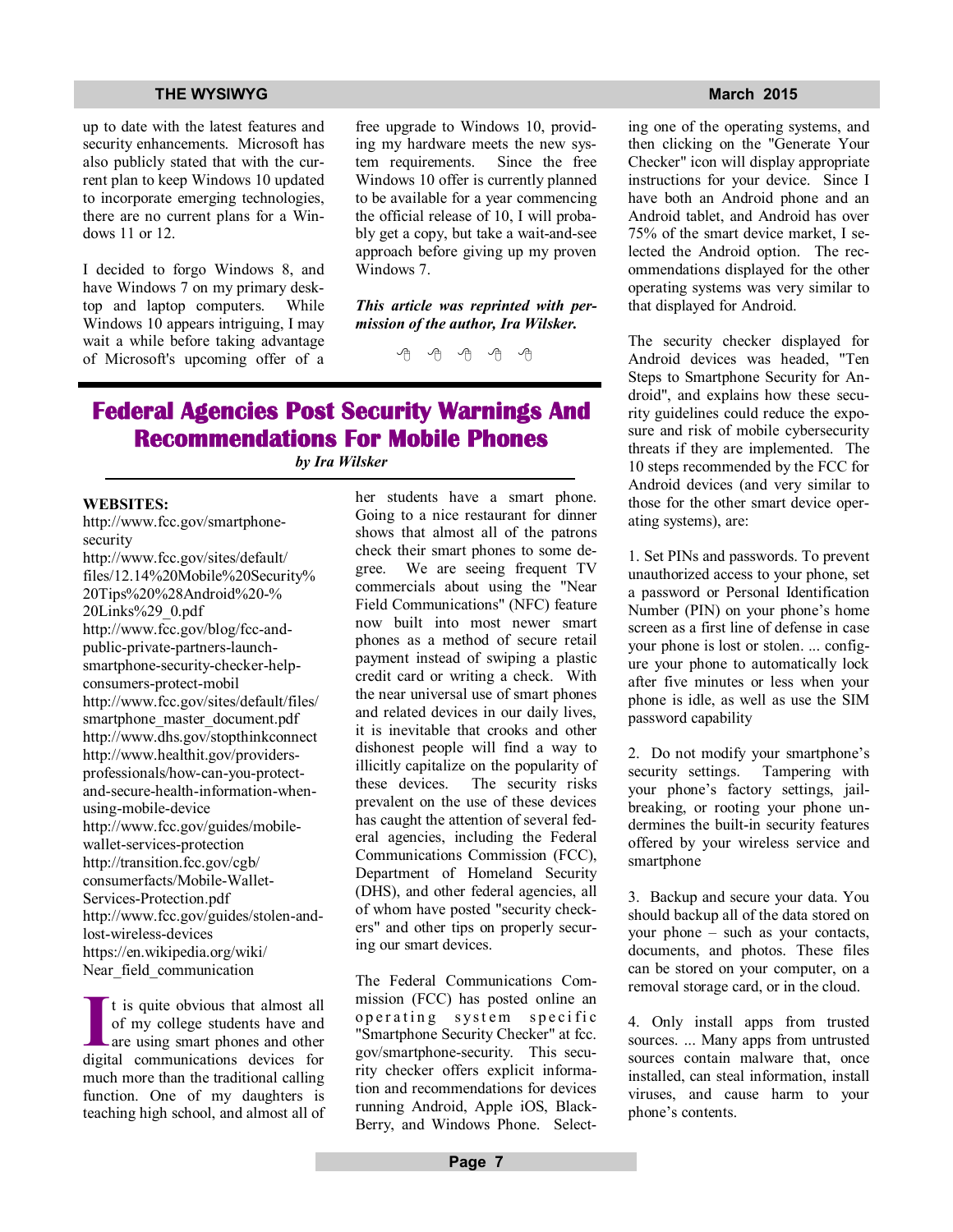5. Understand app permissions before accepting them. You should be cautious about granting applications access to personal information on your phone or otherwise letting the application have access to perform functions on your phone. Make sure to also check the privacy settings for each app before installing.

6. Install security apps that enable remote location and wiping. An important security feature widely available ... is the ability to remotely locate and erase all of the data stored on your phone, even if the phone's GPS is off. In the case that you misplace your phone, some applications can activate a loud alarm, even if your

7 Accept updates and patches to your smartphone's software.

phone is on silent.

8. Be smart on open Wi-Fi networks. When you access a Wi-Fi network that is open to the public, your phone can be an easy target of cybercriminals. You should limit your use of public hotspots and instead use protected Wi-Fi from a network operator you trust or mobile wireless connection to reduce your risk of exposure, especially when accessing personal or sensitive information.

9. Wipe data on your old phone before you donate, resell, or recycle it. Your smartphone contains personal data you want to keep private when you dispose your old phone.

10. Report a stolen smartphone. The major wireless service providers, in coordination with the FCC, have established a stolen phone database. If your phone is stolen, you should report the theft to your local law enforcement authorities and then register the stolen phone with your wireless provider. This will provide notice to all the major wireless service providers that the phone has been stolen and will allow for remote "bricking" of the phone so that it cannot be activated on any wireless network without your permission.

As more of us are using the Near Field Communications (NFC) feature available on most of our smart phones as a secure method of payment at retail stores, restaurants, gas stations, and at other sellers of goods and services, we must also be cognizant of the security threats and safety precautions necessary when using these "mobile wallets". Some of the widely used mobile wallets include Google Wallet, Apple's Apple Pay, eBay's PayPal, CurrentC (a joint effort of Sears, Target, and WalMart, CVS, and others), GoSoftCard (joint effort of American Express, Chase, and Wells Fargo), and several others. Supposedly these mobile payment services provide greater security and benefits than using a plastic credit or debit card, and award appropriate "points" on the credit card backing several of the services. The method of using the NFC features on many of our phones is quick and simple; the appropriate app (probably connected to an existing credit or debit card account) is opened, and the phone is held near the point of sale (POS) terminal to complete the transaction. As an added level of security, most of the payment apps also require the user to enter a PIN, fingerprint, or other method of verification on the phone prior to completing the transaction. The seller only has verification that a payment to them has been processed, but does not have access to credit card numbers and other personal information. Since the seller does not have this information from the payment process, cyber hacks such as what happened at Target, Home Depot, and other retailers would not capture our private, financial, and personal information.

Being aware of the rapidly increasing use of these alternative digital payment systems, the FCC published "Mobile Wallet Services Protection" online at fcc.gov/guides/mobilewallet-services-protection. While the actual point-of-sale transactions are reasonably secure when these digital wallets are used, the primary risk is the loss or theft of a smartphone con-

taining the electronic wallet apps. The use of a PIN, fingerprint, or other verification at the time of the transaction provides good security. They are not perfect, and may be vulnerable to a miscreant in possession of a lost or stolen smart phone. Since many consumers are inherently complacent, and use the same or other easy-to-guess PIN numbers to access multiple resources (such as an ATM), PIN numbers are the most vulnerable of the primary verification methods.

In the "How to Safeguard Your Mobile Wallet Smartphone" guidelines are several "common sense" tips to protect our mobile digital wallets. We need to be aware of our surroundings, and protect our PIN and other verification modes from prying eyes, as well as very short range electronic interception (sometimes an innocuous looking device adjacent to the POS terminal), often within about four inches or 10 centimeters. If using an electronic wallet for paying for online purchases or other remote financial transactions , do not use an insecure, open, Wi-Fi network, as the information can be readily intercepted at distances of up to several hundred feet. Smartphones are popular items to steal, and can also be innocently lost. The FCC says, "Never leave your smartphone unattended in a public place. Don't leave it visible in an unattended car; lock it up in the glove compartment or trunk." If you have not already done so, write down the identifiers of your device, and store them in a secure but accessible location; these identifiers can often be found on the device in the battery compartment, or under Settings - About Phone, as well as on the box the phone came in. This information may be needed in a police report, which should be filed if the phone is stolen. All phones have a unique serial number called an International Mobile Equipment Identifier (IMEI), sometimes also called a Mobile Equipment Identifier (MEID). This unique IMEI or MEID can also be displayed on most phones by dialing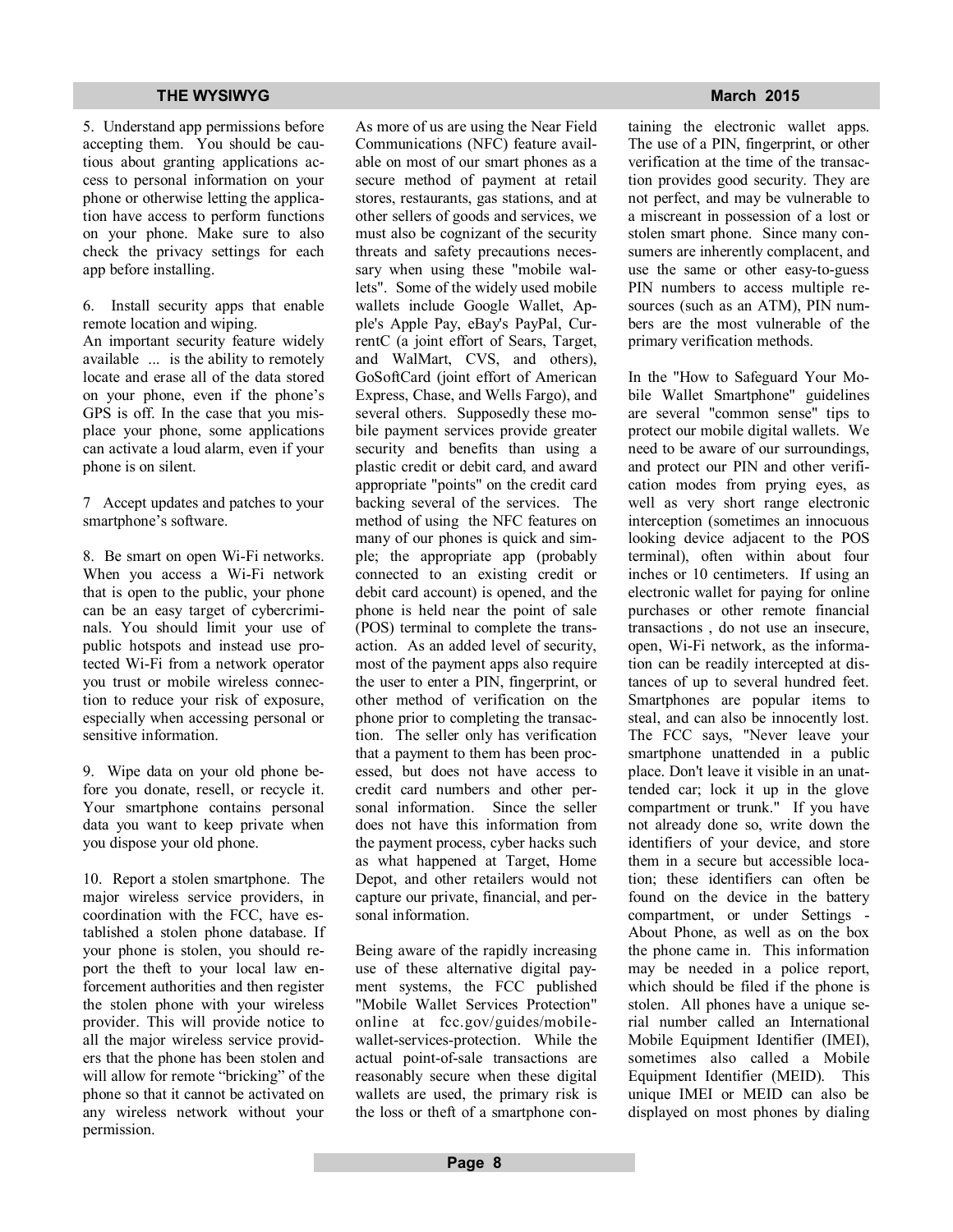\*#06# (asterisk - pound - zero-sixpound), which should be recorded, and used to definitively identify a phone. Provide this information to your carrier when reporting the loss of the device to them.

 In terms of financial liability for the illicit use of a digital wallet on a lost or stolen phone, the terms of service for that app should be reviewed, but in general the limitations on financial loss are similar to those for the use of the plastic credit or debit card behind the app. As with any other debit or credit instrument, check the online and monthly statements for questionable or unauthorized charges, and follow the issuer's instructions for resolving the discrepancies.

The FCC also recommends that smart device users install and maintain security software and appropriate apps that can be used to locate a missing device (even if the GPS is turned off); remotely lock the device (even if only "temporarily" lost); wipe sensitive information off of the device after sending a remote command; and even sound a loud alarm or other sound (some apps call it a "scream"), which will be sounded even if the device is on "silent" or "vibrate", which can be used to locate a device, especially if "lost" at home, work, or in the car. Users may also want to display limited contact information on the "lock screen", which may allow an honest person to return a found phone. The FCC also warns about the personal information stored by social networking sites and internal apps that may allow unauthorized access to personal information. Also, in the event of a theft or loss, go online using another device and change all of your critical and wallet passwords and security questions.

Our smart phones and other intelligent devices have (arguably) done much to enhance our daily lives, as we make more use of them and find new and innovative ways to benefit from them. As important as these devices have become to us personally, we must also do what we can to secure them and their data, and protect the devices from loss.

ANDROID SECURITY APPS

(directory, reviews, and ratings): http://www.techsupportalert.com/ content/best-free-antivirus-appandroid.htm

 iOS (Apple) SECURITY APPS (directory, reviews, and ratings): http://www.techsupportalert.com/bestfree-iphone-apps.htm#iPhone-Finder http://www.techsupportalert.com/bestfree-iphone-apps.htm#prey

*This article was reprinted with permission of the author, Ira Wilsker.*

中 丹 丹 丹 丹 I've heard of most This business technical terms, but so far. what's a "megaflop?"



*This cartoon was reprinted with permission from the "How To Geek" online newsletter, available online at newsletter@howtogeek.com*

## **Request For Door Prizes**

**Y**accumulating useful items for the door<br>
accumulating useful items for the door our Computer Club Needs You, or at least your 'stuff.' We could use a bit of help in prize give away. Please take a look and see if you have any computer related items or equipment that you no longer need and that might be of value to another club member. If you come across some treasures, just bring them to the next club meeting and pass them along at the speaker's table.

A A A A A

## **SHCC Emergency Cancellation**

Serveling Heights Computer Club<br>
meets at Macomb Community<br>
College (MCC). We will meet if<br>
MCC is open and will not if MCC is terling Heights Computer Club meets at Macomb Community College (MCC). We will meet if closed. MCC closure is announced with other school closings on many local TV and radio stations. All members of SHCC have an email address. One of the SHCC officers will send an email to the addresses SHCC has on file alerting members to the event cancellation. If your email is broken, call an officer; don't leave a message, call another officer if you don't talk to someone live. It is your responsibility to keep the email address you have listed with SHCC current.